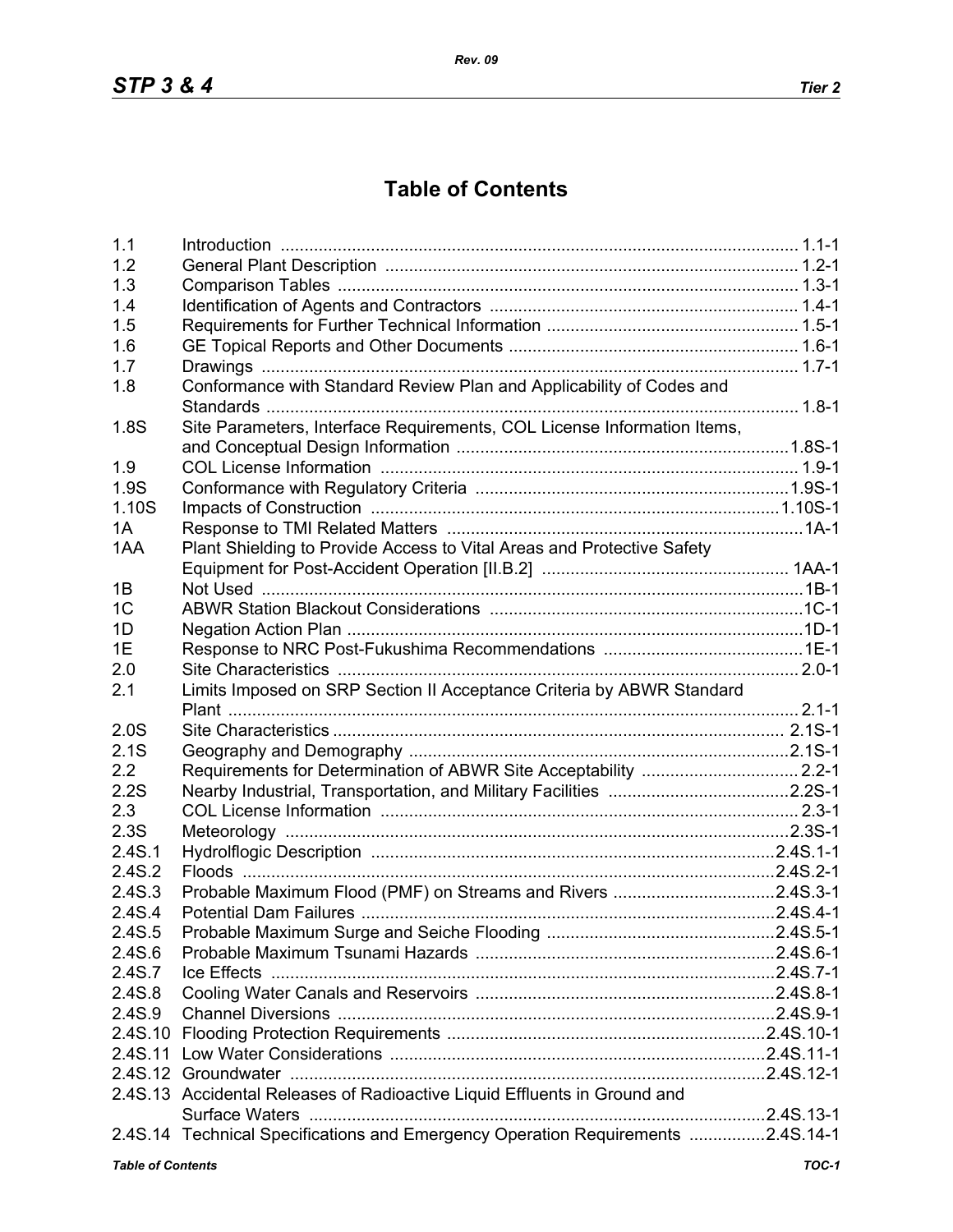| 2.5S           |                                                                                  |  |
|----------------|----------------------------------------------------------------------------------|--|
| 2.5S.1         |                                                                                  |  |
| 2.5S.2         |                                                                                  |  |
| 2.5S.3         |                                                                                  |  |
| 2.5S.4         |                                                                                  |  |
| 2.5S.5         |                                                                                  |  |
| 2A             | Input to CRAC 2 Computer Code for Determination of ABWR Site                     |  |
|                |                                                                                  |  |
| 3.1            |                                                                                  |  |
| 3.2            |                                                                                  |  |
| 3.3            |                                                                                  |  |
| 3.4            |                                                                                  |  |
| 3.5            |                                                                                  |  |
| 3.6            | Protection Against Dynamic Effects Associated with the Postulated Rupture        |  |
|                |                                                                                  |  |
| 3.7            |                                                                                  |  |
| 3.8            |                                                                                  |  |
| 3.9            |                                                                                  |  |
| 3.9S           |                                                                                  |  |
| 3.10           | Seismic and Dynamic Qualification of Mechanical and Electrical Equipment  3.10-1 |  |
| 3.11           | Environmental Qualification of Safety-Related Mechanical and Electrical          |  |
|                |                                                                                  |  |
| 3.12           |                                                                                  |  |
| 3.12S          |                                                                                  |  |
| 3.13           |                                                                                  |  |
|                | Secondary Containment and Divisional Separation Zones - Barrier                  |  |
| 3.13S          |                                                                                  |  |
|                |                                                                                  |  |
| 3A             |                                                                                  |  |
| 3B             |                                                                                  |  |
| 3C             | Computer Programs Used in the Design and Analysis of Seismic Category I          |  |
|                |                                                                                  |  |
| 3D             | Computer Programs Used in the Design of Components, Equipment and                |  |
|                |                                                                                  |  |
| 3E             |                                                                                  |  |
| 3F             |                                                                                  |  |
| 3G             |                                                                                  |  |
| 3H             | Details and Evaluation Results of Seismic Category 1 Structures 3H-1             |  |
| 3 <sub>l</sub> |                                                                                  |  |
| 3J             |                                                                                  |  |
| 3K             | Designated NEDE-24326-1-P Material Which May Not Change Without Prior            |  |
| 3L             |                                                                                  |  |
| 3M             | Resolution Of Intersystem Loss Of Coolant Accident For ABWR 3M-1                 |  |
| 3MA            |                                                                                  |  |
| 4.0            |                                                                                  |  |
| 4.1            |                                                                                  |  |
| 4.2            |                                                                                  |  |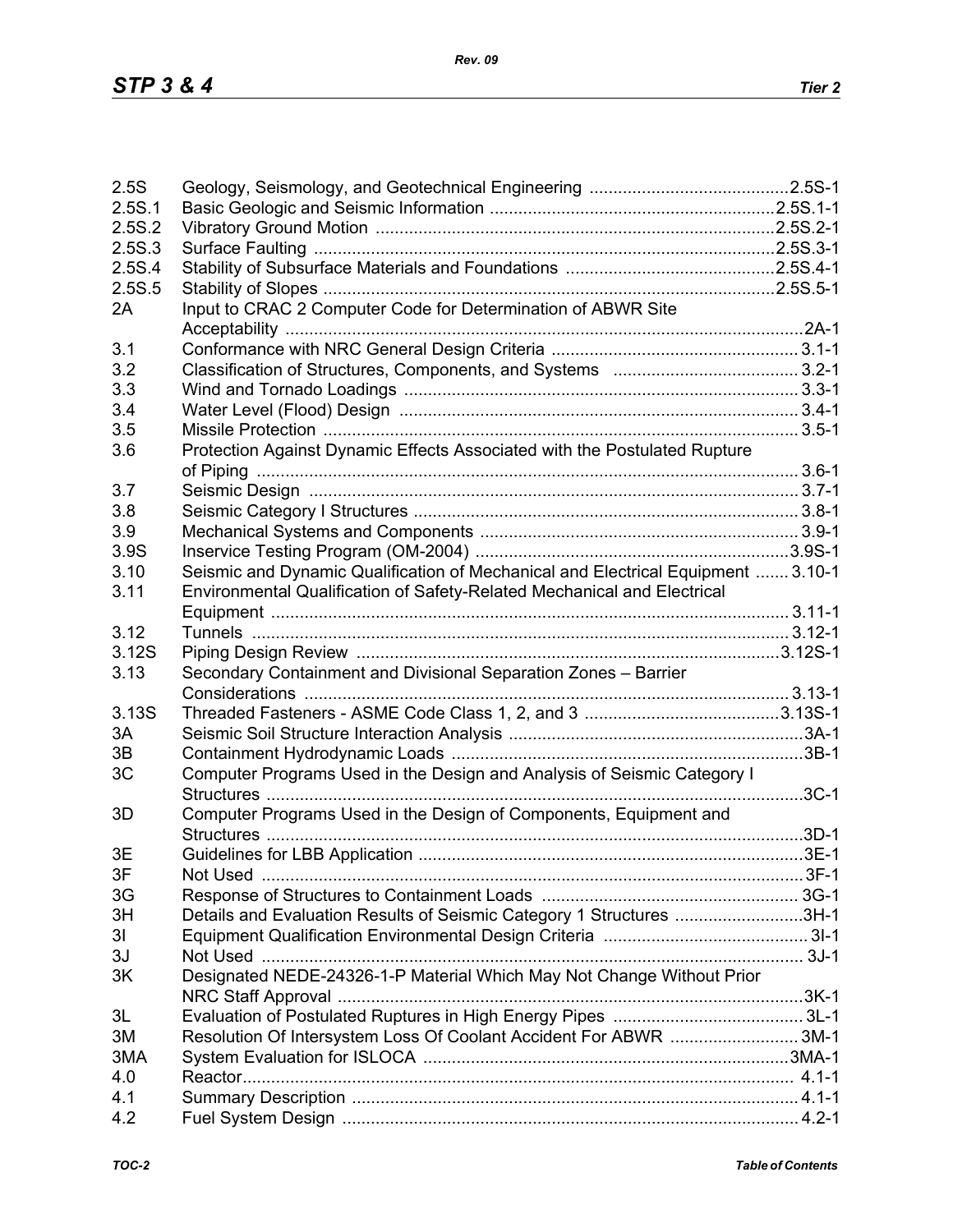| 4.3      |                                                                              |  |
|----------|------------------------------------------------------------------------------|--|
| 4.4      |                                                                              |  |
| 4.5      |                                                                              |  |
| 4.6      |                                                                              |  |
| 4A       | Typical Control Rod Patterns and Associated Power Distribution for ABWR 4A-1 |  |
| 4B       |                                                                              |  |
| 4C       |                                                                              |  |
| 4D       | Reference Fuel Design Compliance with Acceptance Criteria 4D-1               |  |
| 5.0      |                                                                              |  |
| 5.1      |                                                                              |  |
| 5.2      |                                                                              |  |
| 5.3      |                                                                              |  |
| 5.4      |                                                                              |  |
| 5A       |                                                                              |  |
| 5B       |                                                                              |  |
| 6        |                                                                              |  |
| 6.0      |                                                                              |  |
| 6.1      |                                                                              |  |
| 6.2      |                                                                              |  |
| 6.3      |                                                                              |  |
| 6.4      |                                                                              |  |
| 6.5      |                                                                              |  |
| 6.6      | Preservice and Inservice Inspection, and Testing of Class 2 and 3 Components |  |
|          |                                                                              |  |
| 6.7      |                                                                              |  |
| 6A       |                                                                              |  |
|          |                                                                              |  |
| 6B       |                                                                              |  |
| 6C<br>6D |                                                                              |  |
|          |                                                                              |  |
| 6E       |                                                                              |  |
| 7.0      |                                                                              |  |
| 7.1      |                                                                              |  |
| 7.1S     |                                                                              |  |
| 7.2      | Reactor Protection (Trip) System (RPS)—Instrumentation and Controls  7.2-1   |  |
| 7.3      |                                                                              |  |
| 7.4      |                                                                              |  |
| 7.5      |                                                                              |  |
| 7.6      |                                                                              |  |
| 7.6S     |                                                                              |  |
| 7.7      |                                                                              |  |
| 7.8      |                                                                              |  |
| 7.8S     |                                                                              |  |
| 7.9S     |                                                                              |  |
| 7A       | Design Response to Appendix B, ABWR LRB Instrumentation and Controls 7A-1    |  |
| 7B       | Implementation Requirements for Hardware/Software Development 7B-1           |  |
| 7C       | Defense Against Common-Mode Failure in Safety-Related, Software-Based        |  |
|          |                                                                              |  |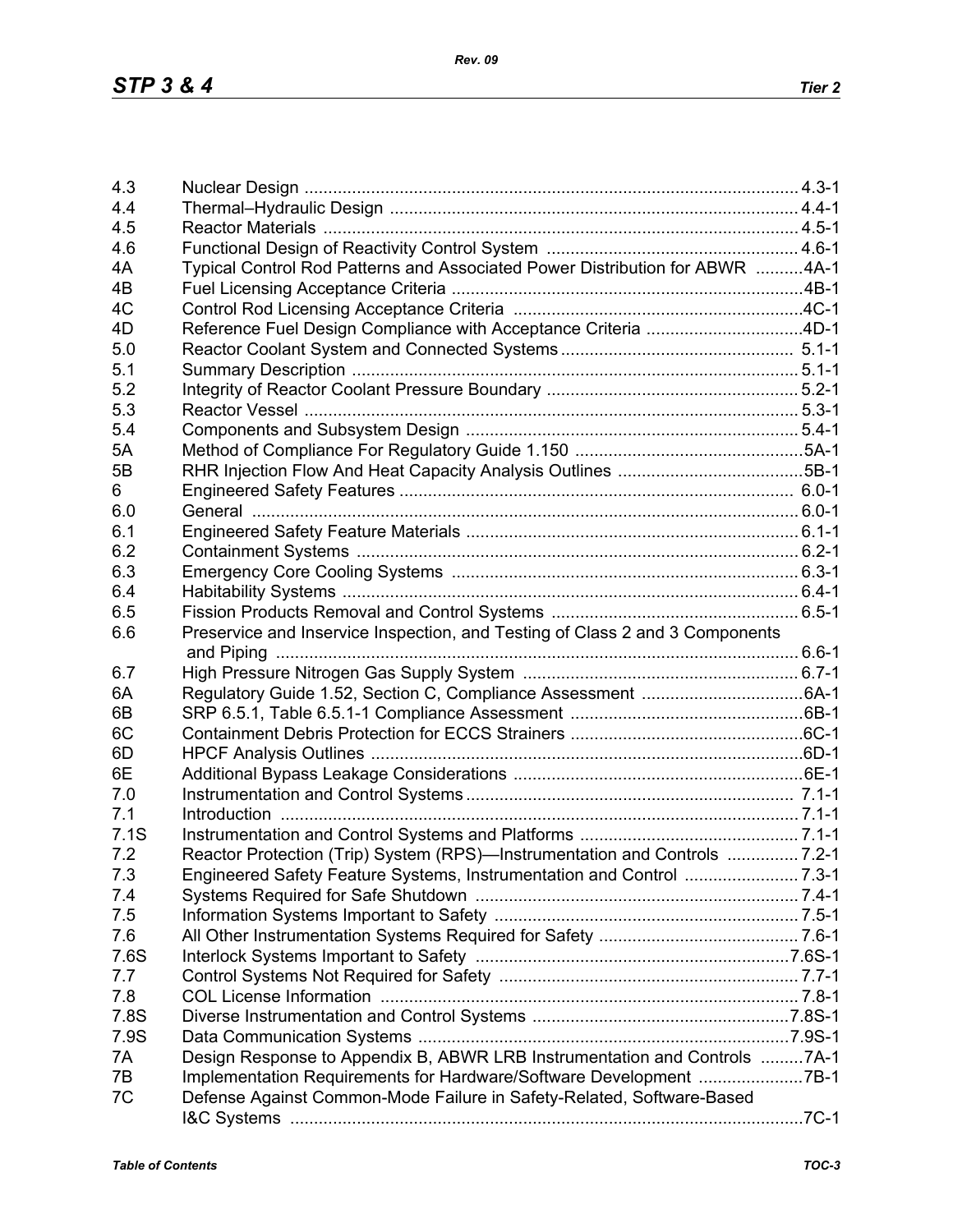| 7DS        | Digital Instrumentation and Control Design Verification for Safety-Related                           |  |
|------------|------------------------------------------------------------------------------------------------------|--|
|            |                                                                                                      |  |
| 8.0        |                                                                                                      |  |
| 8.1        | 1-1-1. B.1-1. B.1-1. B.1-1. B.1-1. B.1-1. B.1-1. B.1-1. B.1-1. B.1-1. B.1-1. B.1-1. B.1-1. B.1-1. B. |  |
| 8.2        |                                                                                                      |  |
| 8.3        |                                                                                                      |  |
| 8.4S       |                                                                                                      |  |
| 8A         |                                                                                                      |  |
| 9.0        |                                                                                                      |  |
| 9.1        |                                                                                                      |  |
| 9.2        |                                                                                                      |  |
| 9.3        |                                                                                                      |  |
| 9.4        |                                                                                                      |  |
| 9.5        |                                                                                                      |  |
| <b>9A</b>  |                                                                                                      |  |
| 9B         | Summary of Analysis Supporting Fire Protection Design Requirements 9B-1                              |  |
| 9C         |                                                                                                      |  |
| 9D         |                                                                                                      |  |
| 9E         |                                                                                                      |  |
| 10.0       |                                                                                                      |  |
| 10.1       |                                                                                                      |  |
| 10.2       |                                                                                                      |  |
| 10.3       |                                                                                                      |  |
| 10.4       |                                                                                                      |  |
| 11.0       |                                                                                                      |  |
| 11.1       |                                                                                                      |  |
| 11.2       |                                                                                                      |  |
| 11.3       |                                                                                                      |  |
| 11.4       |                                                                                                      |  |
| 11.5       | Process and Effluent Radiological Monitoring and Sampling Systems  11.5-1                            |  |
| 11.6       |                                                                                                      |  |
| <b>11A</b> |                                                                                                      |  |
| 12.0       |                                                                                                      |  |
| 12.1       | Ensuring that Occupational Radiation Exposures are ALARA  12.1-1                                     |  |
| 12.2       |                                                                                                      |  |
| 12.3       |                                                                                                      |  |
| 12.4       |                                                                                                      |  |
| 12.5       |                                                                                                      |  |
| 12.5S      |                                                                                                      |  |
| 12A        |                                                                                                      |  |
| 12B        |                                                                                                      |  |
| 13.0       |                                                                                                      |  |
| 13.1       |                                                                                                      |  |
| 13.2       |                                                                                                      |  |
| 13.3       |                                                                                                      |  |
| 13.4       |                                                                                                      |  |
| 13.4S      |                                                                                                      |  |
|            |                                                                                                      |  |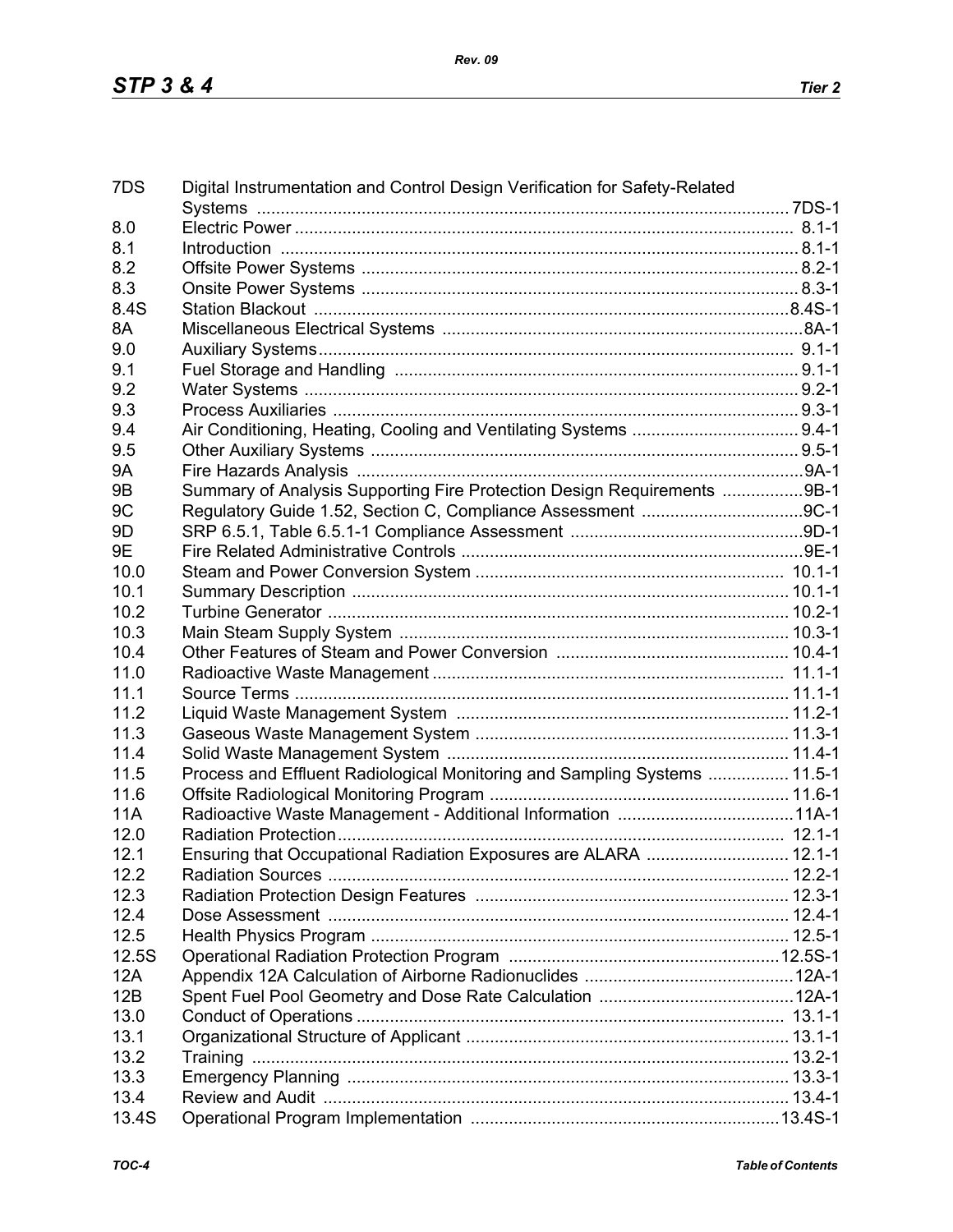| 13.5       |                                                                                    |  |
|------------|------------------------------------------------------------------------------------|--|
| 13.6       |                                                                                    |  |
| 13.7       |                                                                                    |  |
| 14.0S      |                                                                                    |  |
| 14.0       |                                                                                    |  |
| 14.1       | Specific Information to be Included in Preliminary Safety Analysis Reports  14.1-1 |  |
| 14.1S      | Specific Information to be Addressed For the Initial Plant Test Program  14.1S-1   |  |
| 14.2       | Specific Information to be Included in Final Safety Analysis Reports  14.2-1       |  |
| 14.2S      |                                                                                    |  |
| 14.3       |                                                                                    |  |
| 14.3S      | Inspections, Tests, Analyses and Acceptance Criteria (ITAAC) 14.3S-1               |  |
| 15.0       |                                                                                    |  |
| 15.1       |                                                                                    |  |
| 15.1S      |                                                                                    |  |
| 15.2       |                                                                                    |  |
| 15.3       |                                                                                    |  |
| 15.4       |                                                                                    |  |
| 15.5       |                                                                                    |  |
| 15.6       |                                                                                    |  |
| 15.7       |                                                                                    |  |
| 15.8       |                                                                                    |  |
| <b>15A</b> |                                                                                    |  |
| 15B        |                                                                                    |  |
| 15C        |                                                                                    |  |
| 15D        | Probability Analysis of Pressure Regulator Downscale Failure 15D-1                 |  |
| <b>15E</b> |                                                                                    |  |
| 15F        |                                                                                    |  |
| 16.0       |                                                                                    |  |
| 16.1       |                                                                                    |  |
| 16.2       |                                                                                    |  |
| 16.3       | Limiting Conditions for Operation and Surveillance Requirements 16.3-1             |  |
| 16.4       |                                                                                    |  |
| 16.5       |                                                                                    |  |
| 17         |                                                                                    |  |
| 17.0       |                                                                                    |  |
| 17.1       |                                                                                    |  |
| 17.2       |                                                                                    |  |
| 17.3       |                                                                                    |  |
| 17.4S      |                                                                                    |  |
| 17.5S      |                                                                                    |  |
| 17.6S      |                                                                                    |  |
| 18.0       |                                                                                    |  |
| 18.1       |                                                                                    |  |
| 18.2       |                                                                                    |  |
| 18.3       |                                                                                    |  |
| 18.4       |                                                                                    |  |
| 18.5       |                                                                                    |  |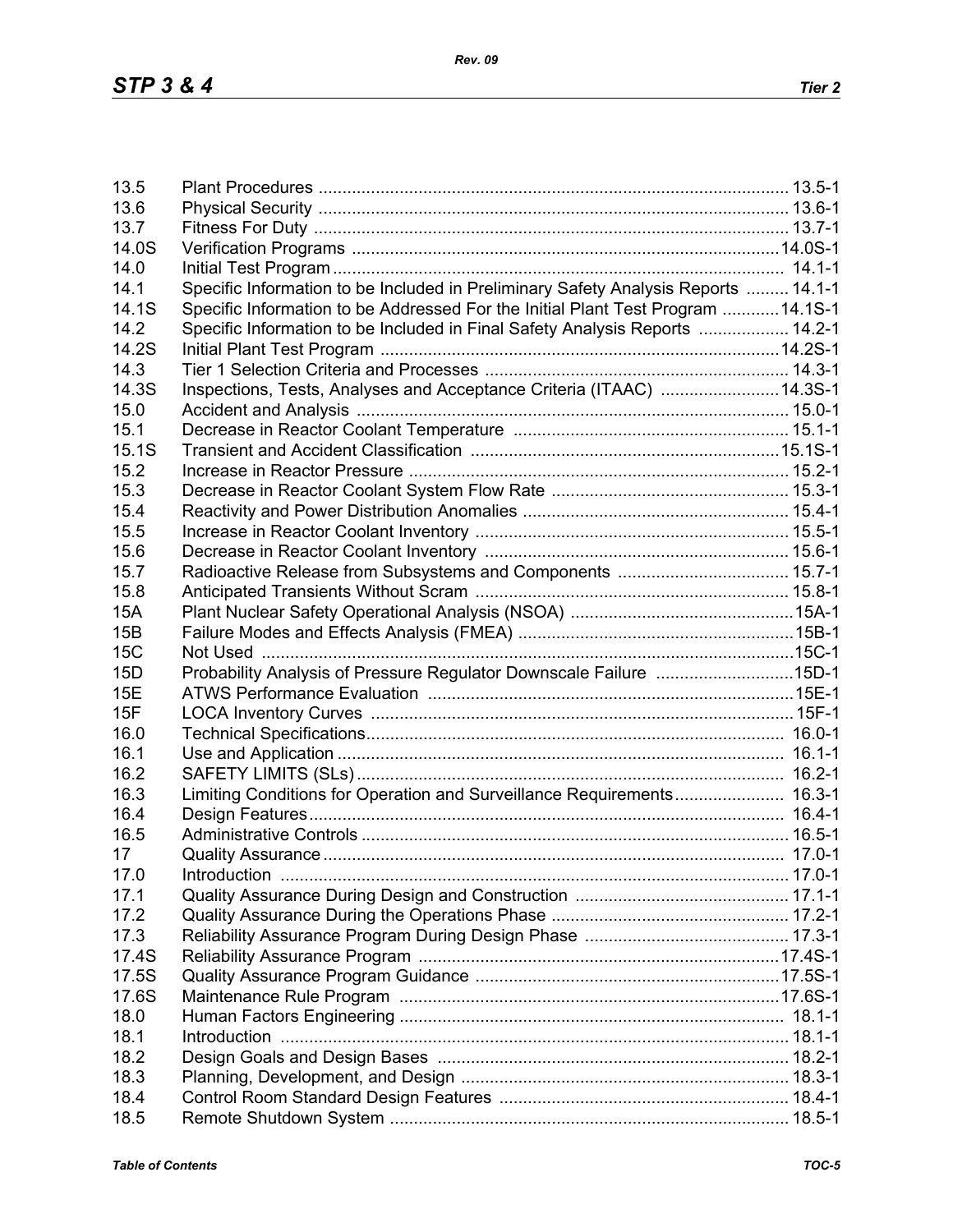| 18.6            |                                                                            |  |
|-----------------|----------------------------------------------------------------------------|--|
| 18.7            |                                                                            |  |
| 18.8            |                                                                            |  |
| <b>18A</b>      |                                                                            |  |
| <b>18B</b>      | Differences Between BWROG EPG Revision 4 and ABWR EPG 18B-1                |  |
| 18 <sub>C</sub> |                                                                            |  |
| 18 <sub>D</sub> | Emergency Procedures Guidelines-Input Data and Calculation Results 18D-1   |  |
| <b>18E</b>      |                                                                            |  |
|                 | ABWR Human-System Interface Design Implementation Process 18E-1            |  |
| <b>18F</b>      |                                                                            |  |
| 18G             |                                                                            |  |
| 18H             | Supporting Analysis for Emergency Operation Information and Controls 18H-1 |  |
| 19.0            |                                                                            |  |
| 19.1            |                                                                            |  |
| 19.1S           |                                                                            |  |
| 19.2            |                                                                            |  |
| 19.3            |                                                                            |  |
| 19.4            |                                                                            |  |
|                 |                                                                            |  |
| 19.4S           |                                                                            |  |
| 19.5            |                                                                            |  |
| 19.6            |                                                                            |  |
| 19.7            |                                                                            |  |
| 19.8            |                                                                            |  |
| 19.9            |                                                                            |  |
| 19.10           | Assumptions and Insights Related to Systems Outside of ABWR Design         |  |
|                 |                                                                            |  |
| 19.11           |                                                                            |  |
|                 |                                                                            |  |
| 19.12           |                                                                            |  |
| 19.13           |                                                                            |  |
| 19A             |                                                                            |  |
| 19 <sub>B</sub> | Resolution of Applicable Unresolved Safety Issues and Generic Safety       |  |
|                 |                                                                            |  |
| 19 <sub>C</sub> |                                                                            |  |
| 19 <sub>D</sub> |                                                                            |  |
| 19E             |                                                                            |  |
| 19EA            |                                                                            |  |
| 19EB            |                                                                            |  |
|                 |                                                                            |  |
| 19EC            |                                                                            |  |
| <b>19ED</b>     |                                                                            |  |
| 19EE            |                                                                            |  |
| 19F             |                                                                            |  |
| 19FA            |                                                                            |  |
| 19G             |                                                                            |  |
| 19H             |                                                                            |  |
| 191             |                                                                            |  |
| 19J             |                                                                            |  |
|                 |                                                                            |  |
| 19K             |                                                                            |  |
| 19L             |                                                                            |  |